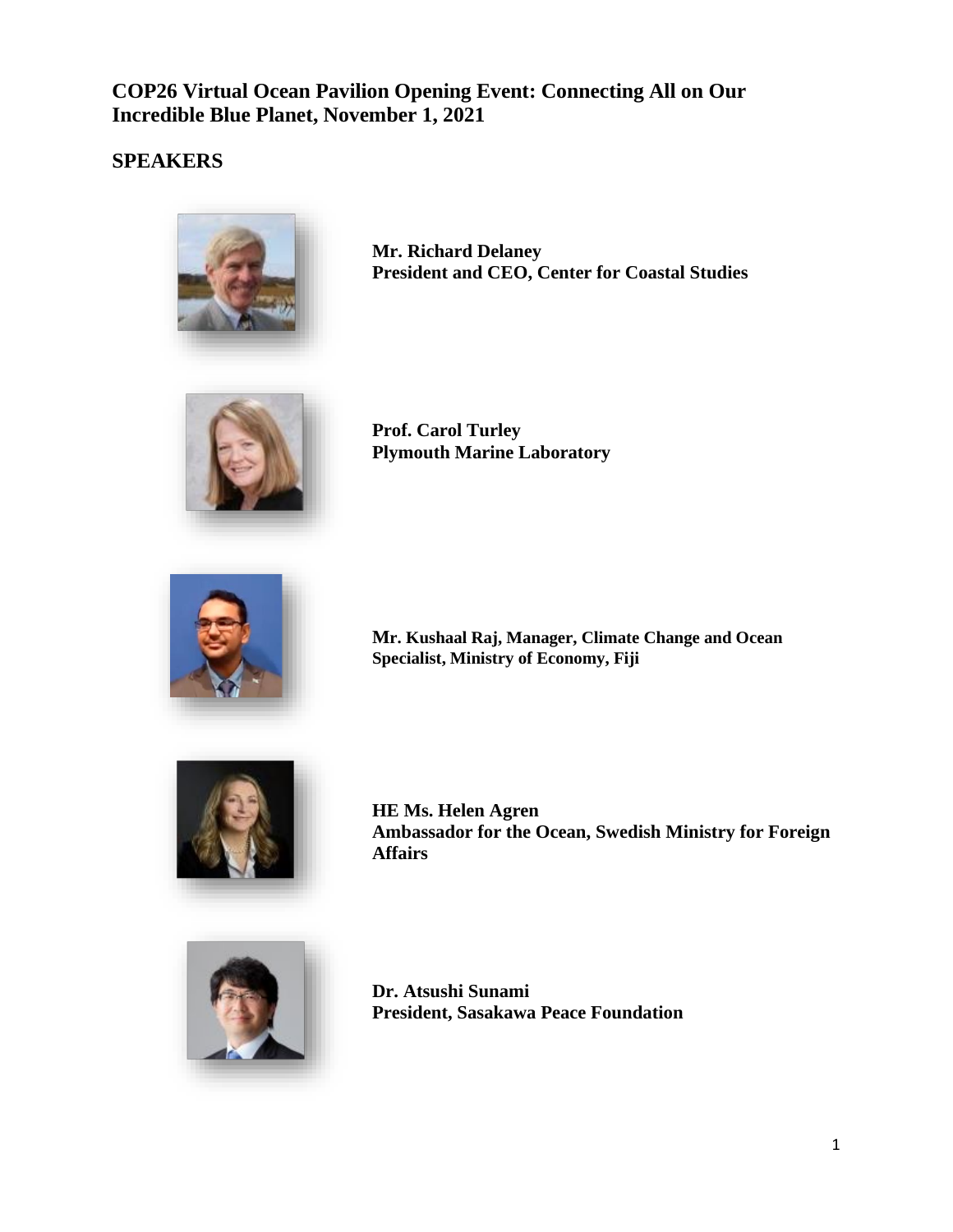

**Ms. Samantha Jones PhD Candidate in Geography at the University of Calgary**



**Mr. Christophe Sirugue Director General, Nausicaá Centre National de la Mer, France**



**Mr. Michael Snyder Blue Earth Alliance Photographer, Interdependent Pictures**



**Mr. Jack Laverick Youth4Ocean Forum and the University of Strathclyde**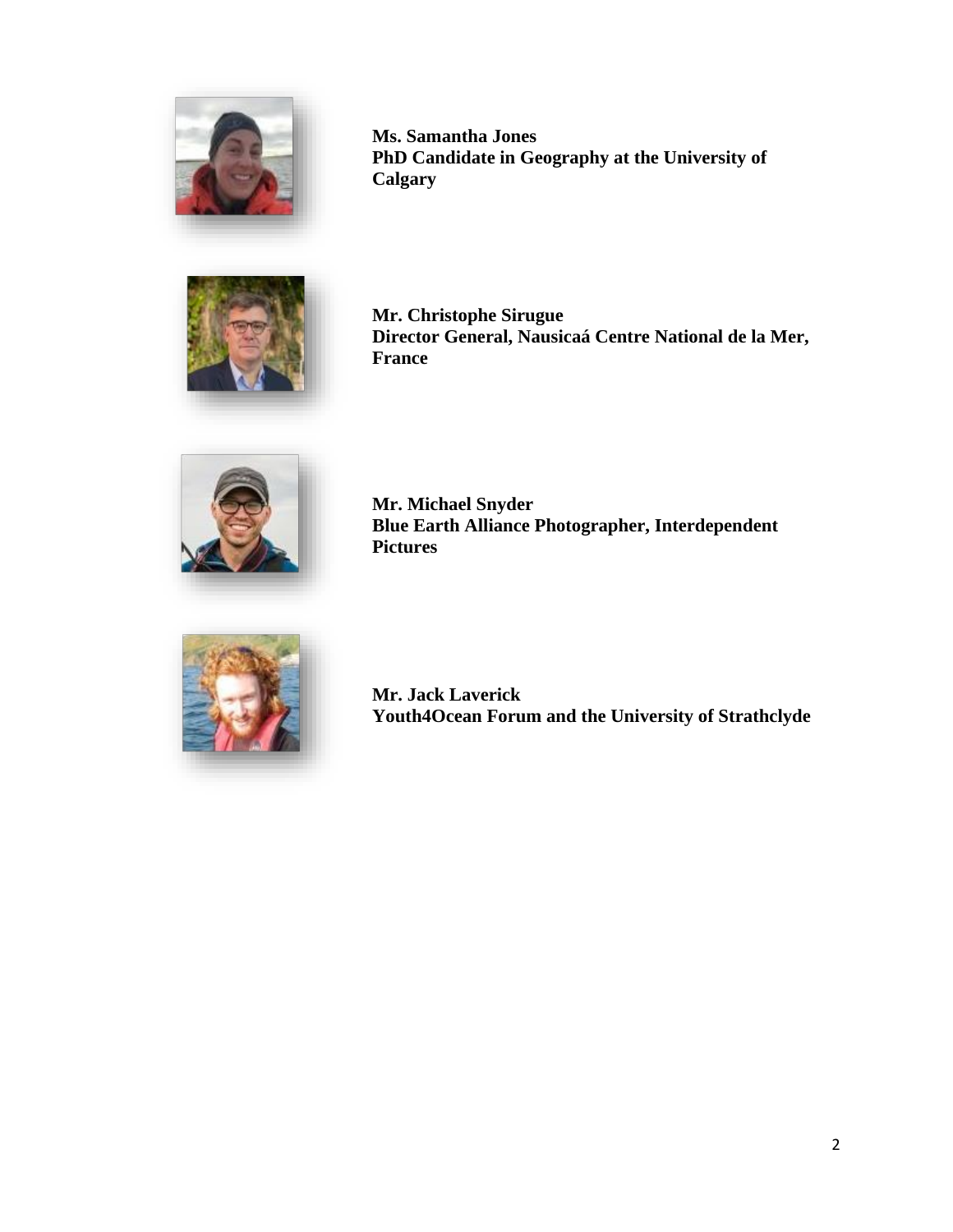## **High Level Event on Ocean & Finance: Blue Economy for Ocean Health, November 1, 2021**

#### **SPEAKERS**

**Ambassador Peter Thomson UN Secretary General's Special Envoy for the Oceans**

**Ms. Preeti Sinha Executive Secretary, United Nations Capital Development Fund**

**Mr. Yannick Glemarec Executive Director, Green Climate Fund**

**Mr. Chuck Cooper Director of Government and Community Relations at Vulcan, representing the Paul G. Allen Family Foundation, GFCR Executive Board Chair**

**Mr. Craig Cogut Chairman/CEO/Founder, Pegasus Capital Advisors LP, GFCR Investment Window Representative**

**Dr. Andrew Hudson Head of Water & Ocean Governance Programme, United Nations Development Programme (UNDP), founding member of the Global Fund for Coral Reefs**



**Mr. Chip Cunliffe Director of Sustainable Development, AXA XL**

**Mr. Torsten Thiele Founder of the Global Ocean Trust**

**Ms. Dorothée Herr Manager for Oceans and Climate Change, Global Marine and Polar Programme, IUCN**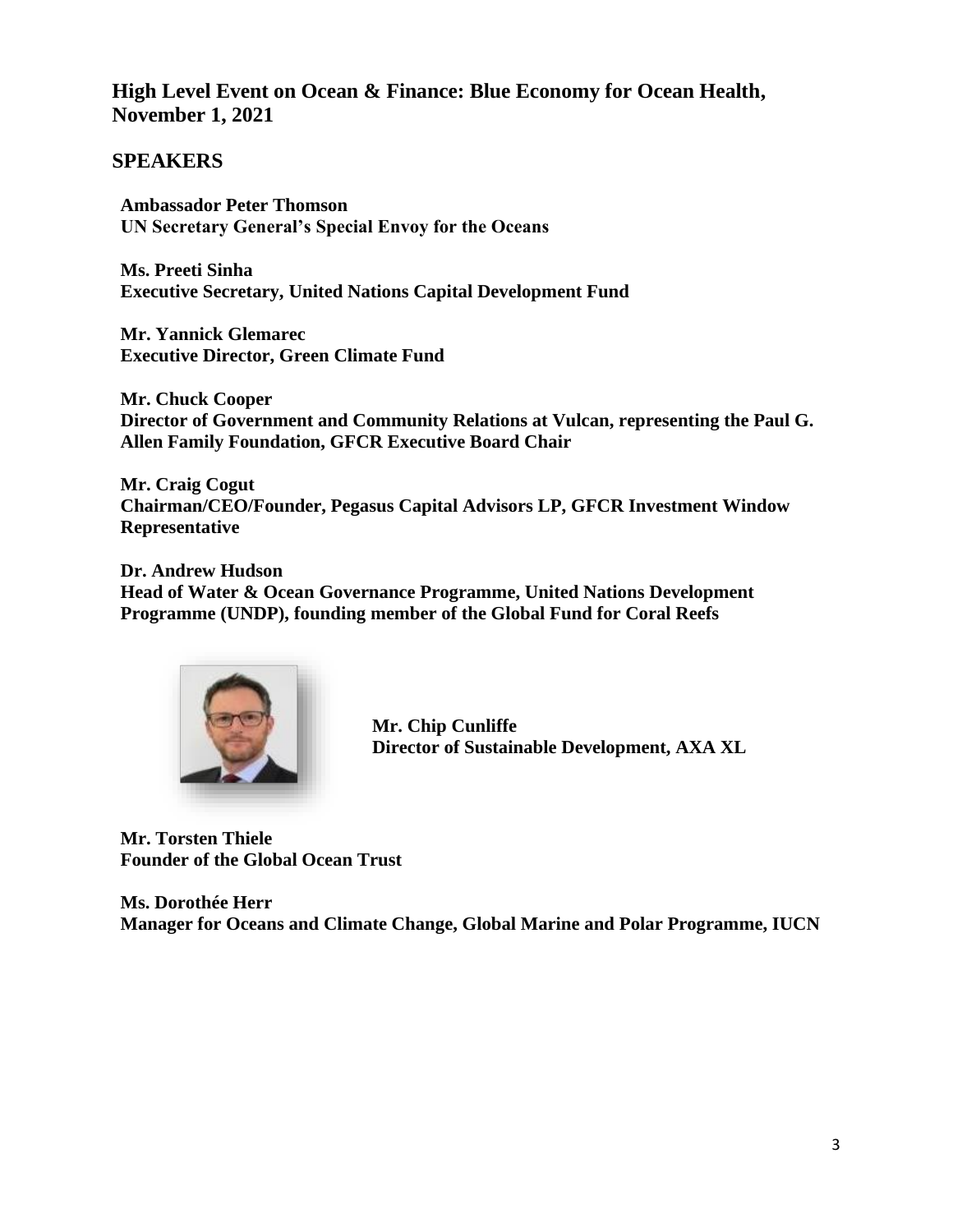

**Dr. Miko Maekawa Senior Research Fellow, Ocean Policy Research Institute, Sasakawa Peace Foundation**

**Dr. Sylvie Goyet Advisor to the Vice President, Prince Albert II of Monaco Foundation (Moderator)**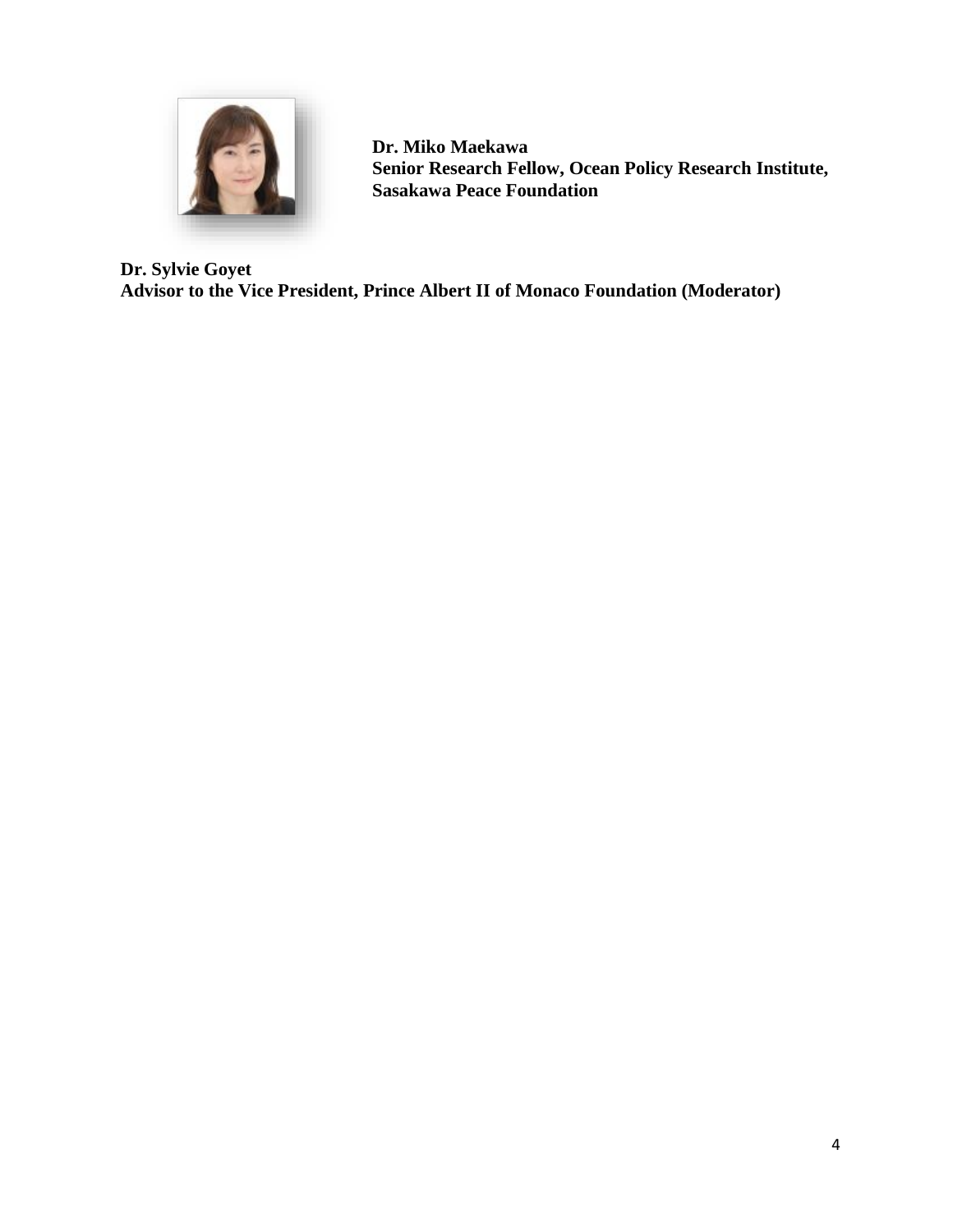# **Youth Event: Meet the Blue Expert, November 1, 2021**

**SPEAKER**



**Ms. Angelique Pouponneau CEO, SeyCCAT**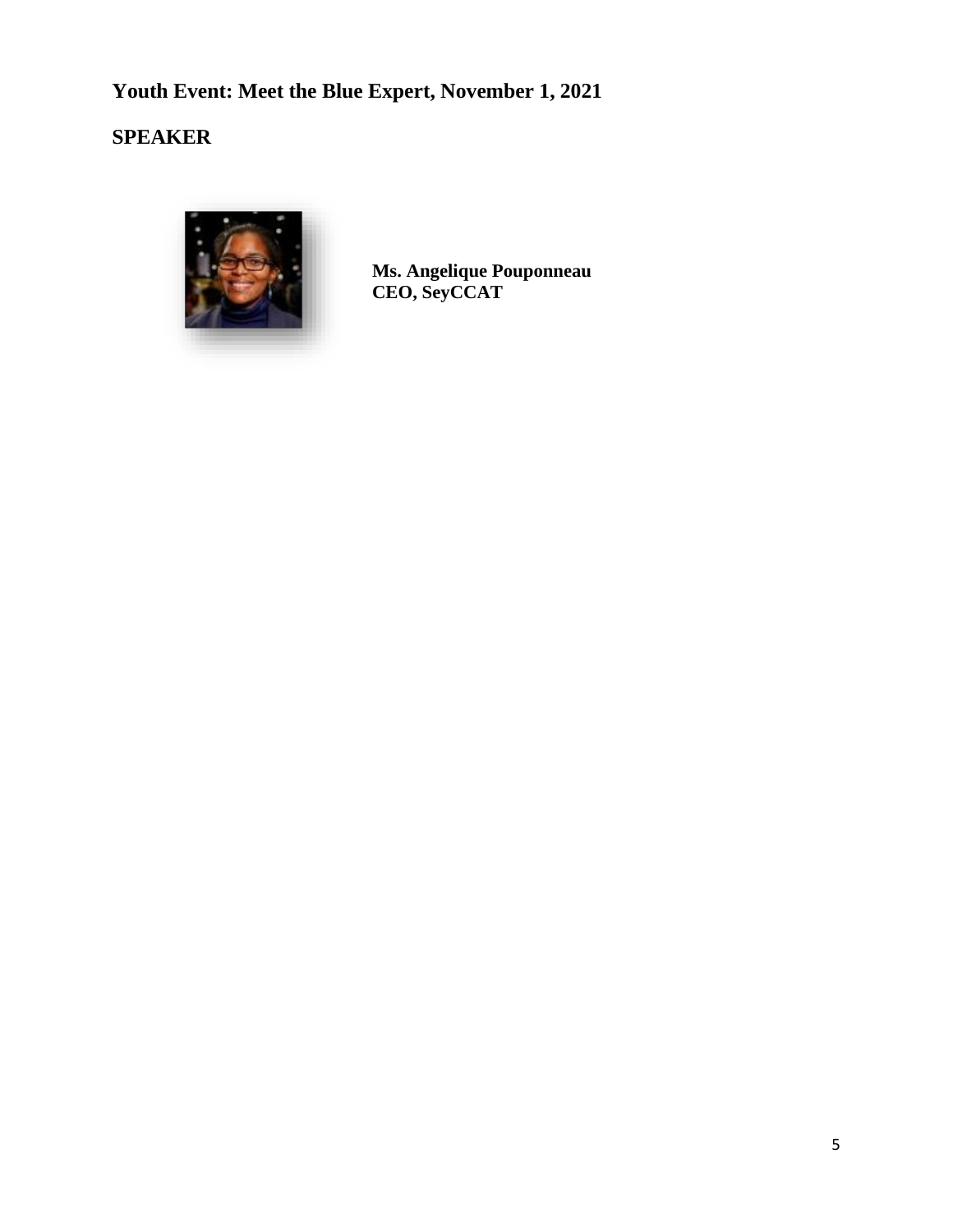**Roundtable on the UNFCCC Subsidiary Body for Scientific and Technological Advice (SBSTA) Ocean & Climate Change Dialogue Theme: Strengthening cooperation and collaboration among relevant UN bodies in tackling ocean and climate change, November 1, 2021**

#### **SPEAKERS**



**Mr. Eden Charles**

**A former Ambassador Extraordinary and Plenipotentiary and Deputy Permanent Representative of Trinidad and Tobago to the United Nations, the Special Representative of the Secretary-General of the International Seabed Authority for the Enterprise, and Chairman of the Advisory Board of the One Ocean Hub**



**Dr. Joanna Post Programme Management Officer for Research & Systematic Observation, UNFCCC Secretariat**



**Dr. Vladimir Ryabinin Executive Secrtary, Intergovernmental Oceanographic Commission of UNESCO**



**Prof. Manuel Barange Director, Fisheries and Aquaculture Policy and Resources Division, Food and Agriculture Organization of the UN**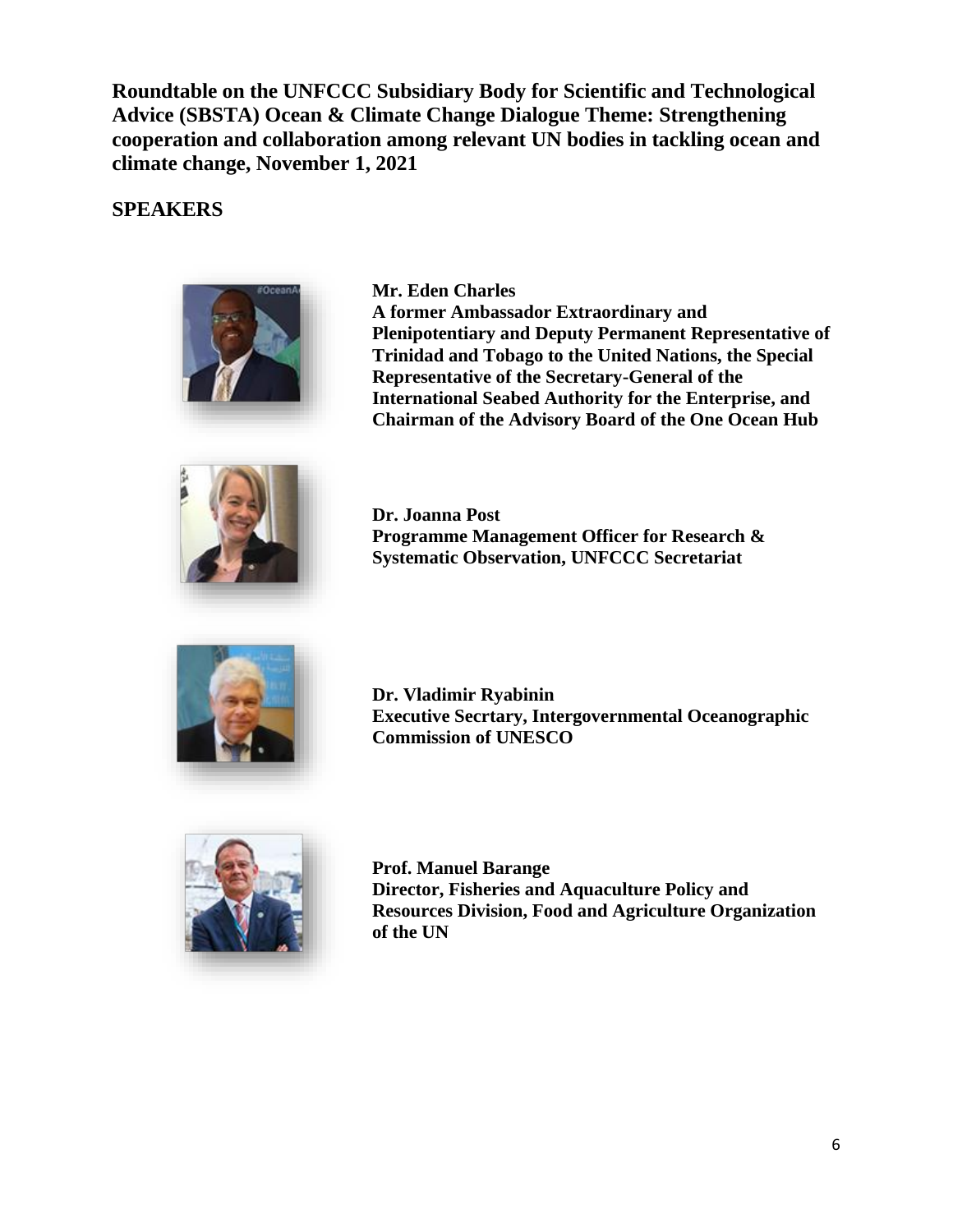

**Mr. Fredrik Haag Head, Office for London Convention/Protocol & Ocean Affairs, Marine Environment Division, International Maritime Organization**



**Dr. Joseph Appiott Coordinator, Marine, Coastal and Island Biodiversity, CBD Secretariat**



**Dr. Carlos Garcia-Soto Coordinator of the Group of Experts of the UN Regular Process (World Ocean Assessment III); Spanish National Research Council (CSIC-IEO)**



**Dr. Sian Rees Associate Professor of Social-Ecological Systems, University of Plymouth**



**Prof. Lisa Levin Distinguished Professor, Scripps Institution of Oceanography, University of California San Diego**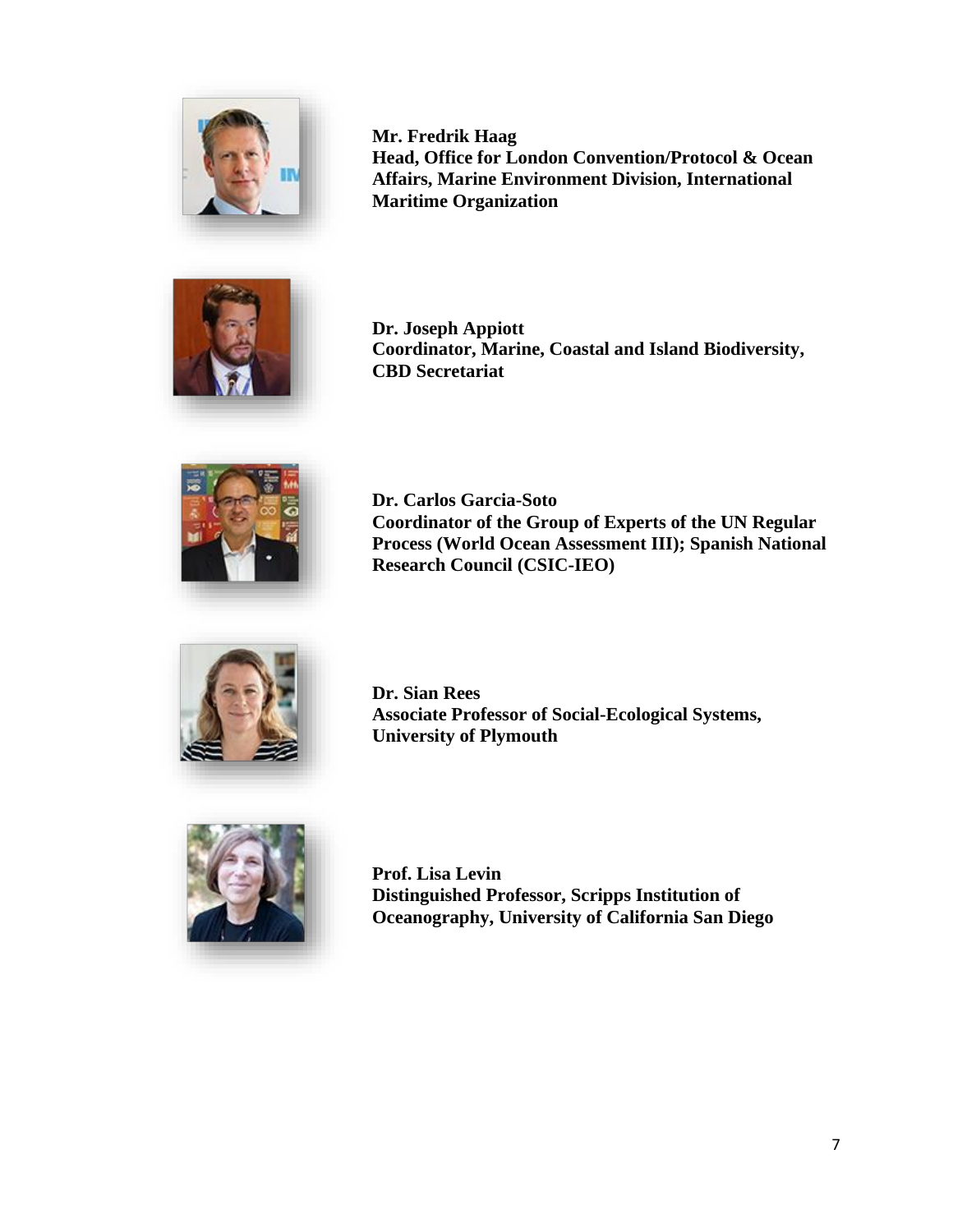

**Dr. Bernadette Snow Deputy Director, One Ocean Hub, University of Strathclyde**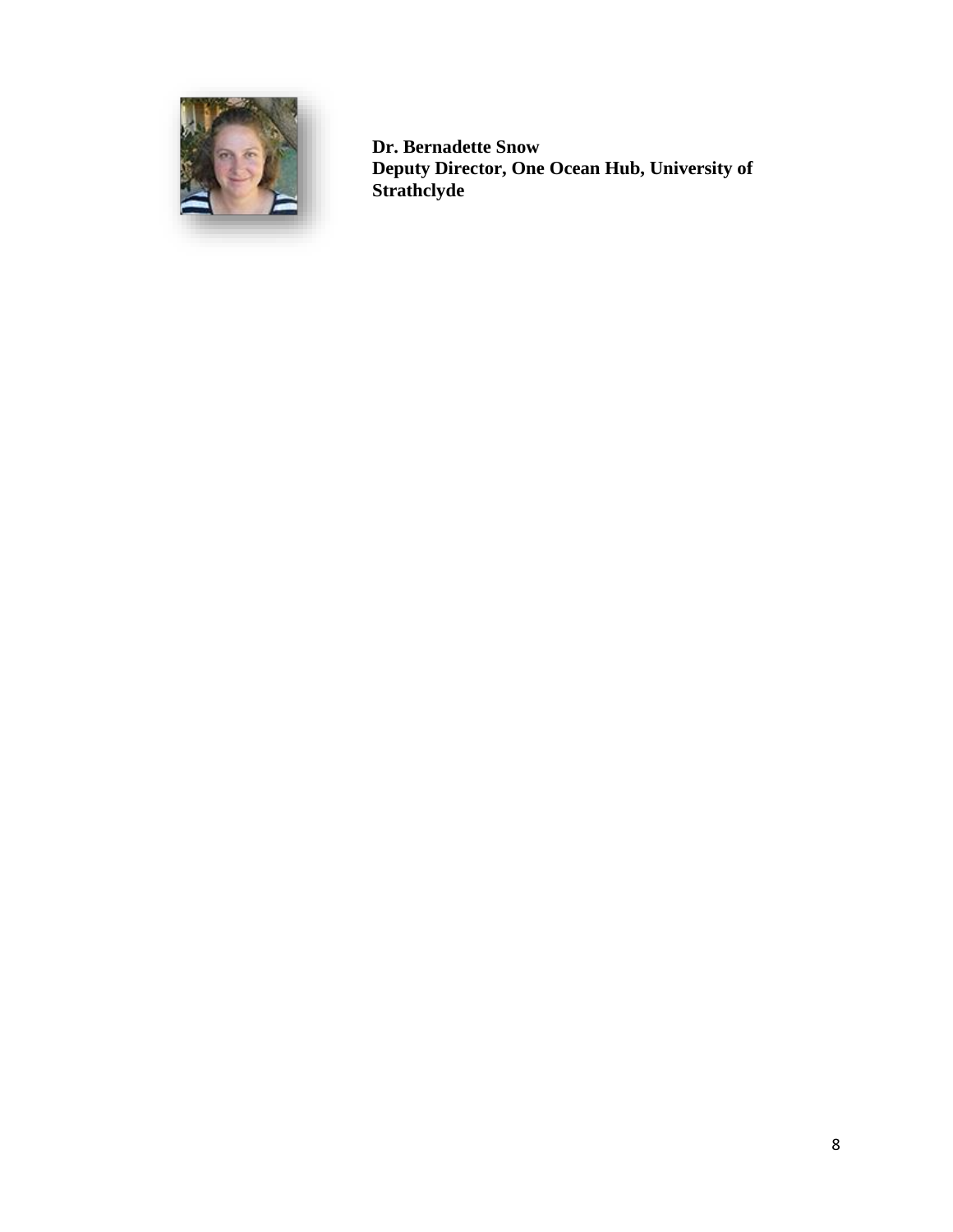**Ocean & Adaptation, Resilience, and Mitigation: Creating and implementing the enabling conditions for action through science, capacity building, and other cross-cutting approaches, November 5, 2021**

# **SPEAKERS**



**HE Mr. Henry Puna Secretary General, Pacific Islands Forum and Pacific Ocean Commissioner**



**Prof. Manuel Barange Director, Fisheries and Aquaculture Policy and Resources Division, Food and Agriculture Organization of the UN**



**Dr. Peter Ricketts President and Vice Chancellor, Acadia University**



**Ms. Jill Hamilton Director, Blue Climate Strategy, Conservation International**



**Prof. Punyasloke Bhadury Indian Institute of Science Education and Research, Kolkata**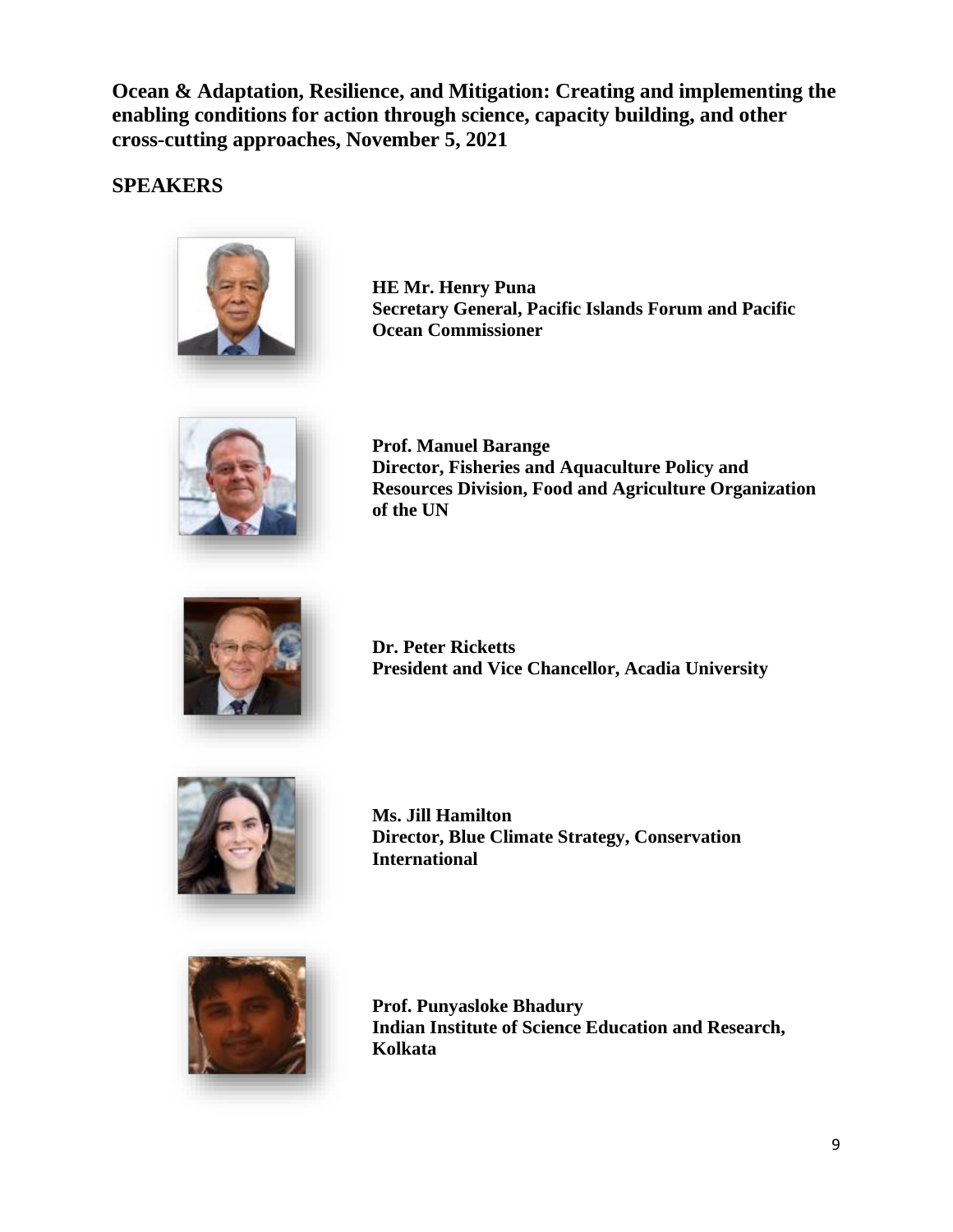

**Ms. Angelique Pouponneau CEO, Seychelles Conservation and Climate Adaptation Trust (SeyCCAT)**



**Dr. Aletta Yniguez Associate Professor, University of the Philippines Marine Science Institute**



**Ms. Lisa Devignol Sea'ties Project Officer, Ocean & Climate Platform**



**Dr. Silvana Birchenough Cefas Programme Director & Science Lead - Blue Belt Programme**



**Dr. Telmo Morato Institute of Marine Research, University of the Azores**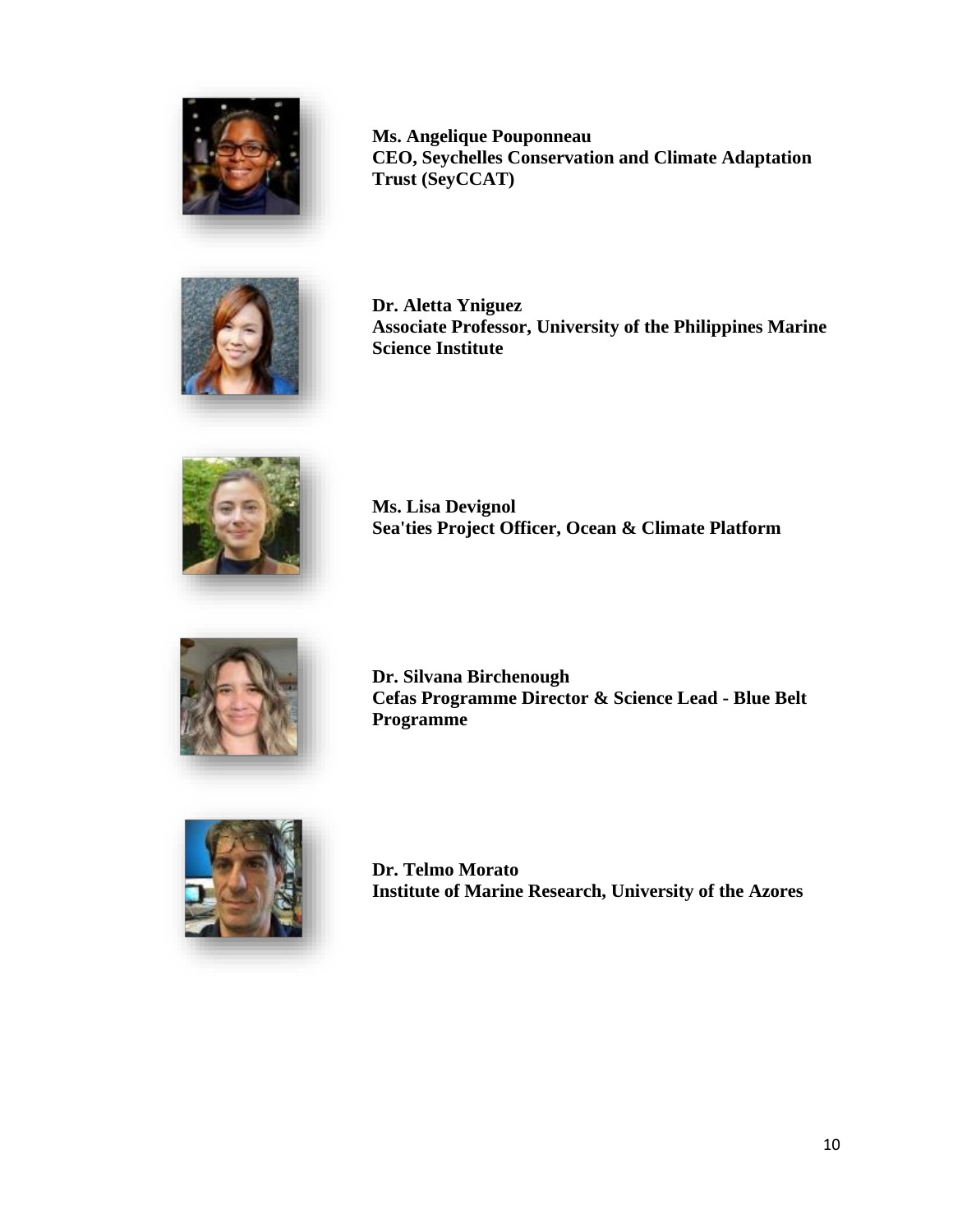# **Recap of Youth Chat on the Virtual Ocean Pavilion Key Messages: How to be an Ocean-Climate Advocate? November 12, 2021**

#### **SPEAKERS**



**Kelsey Archer Barnhill All Atlantic Ocean Youth Ambassador, One Ocean Hub, iAtlantic Fellow**



**Arthur Friedrich The Oceanum Portugal Hub, Youth4Ocean Forum**



**Anna Marino Youth and Environment Europe, Youth4Ocean Forum**



**Jesus Lucero Youth4Ocean Forum, Oseean, Youth4Ocean Forum**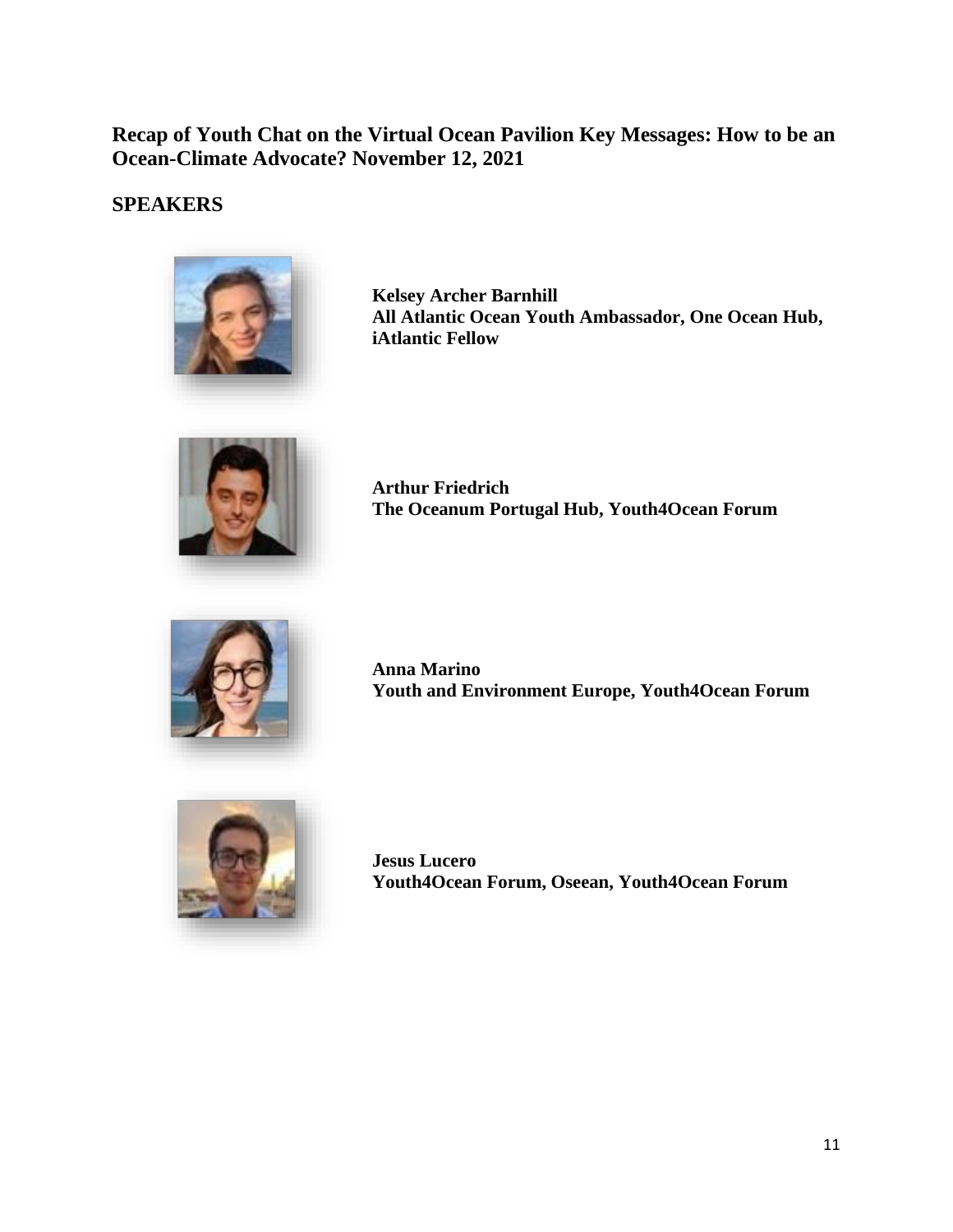

**Alvine Datchoua Tirvaudey Center for Earth Sciences Research and Sustainability, Youth4Ocean Forum**



**Mariana Océane Roudaut 4P Shore and Seas, Youth4Ocean Forum**



**Jin Tanaka, Youth4Ocean World Youth Parliament for Water, World Water Forum Youth Task Force, UNESCO SDG4Youth Network, Youth4Ocean Forum**



**Hannah Ladd-Jones People, Ocean, Planet, Youth4Ocean Forum**



**Olivia Garcia Surfrider, Sailing for Ocean Literacy and Engagement, Youth4Ocean Forum**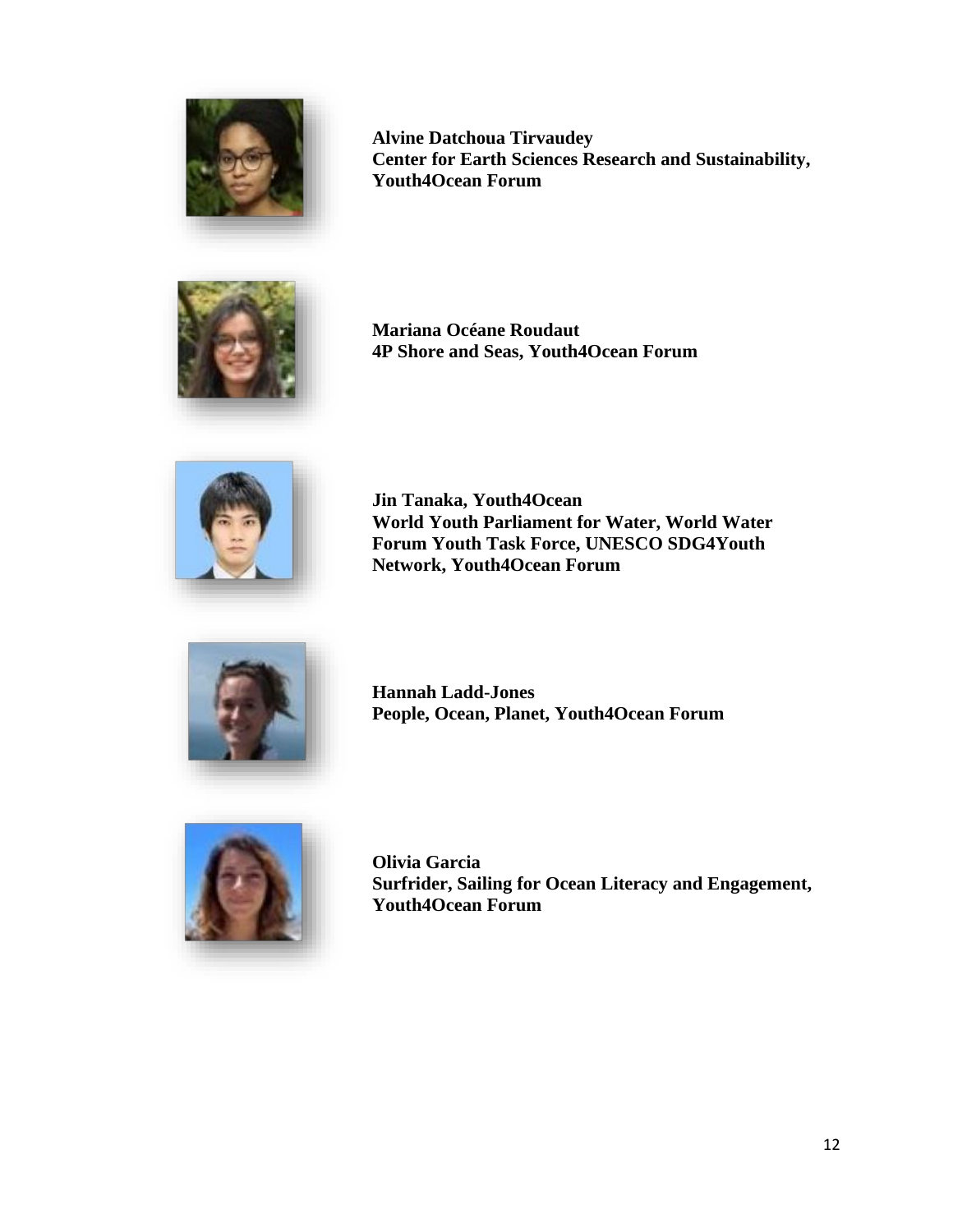

**Rebecca Daniel The Marine Diaries, Youth4Ocean Forum**



**Maelle Montier Nausicaa, EU4Ocean Coalition & Youth4Ocean Forum**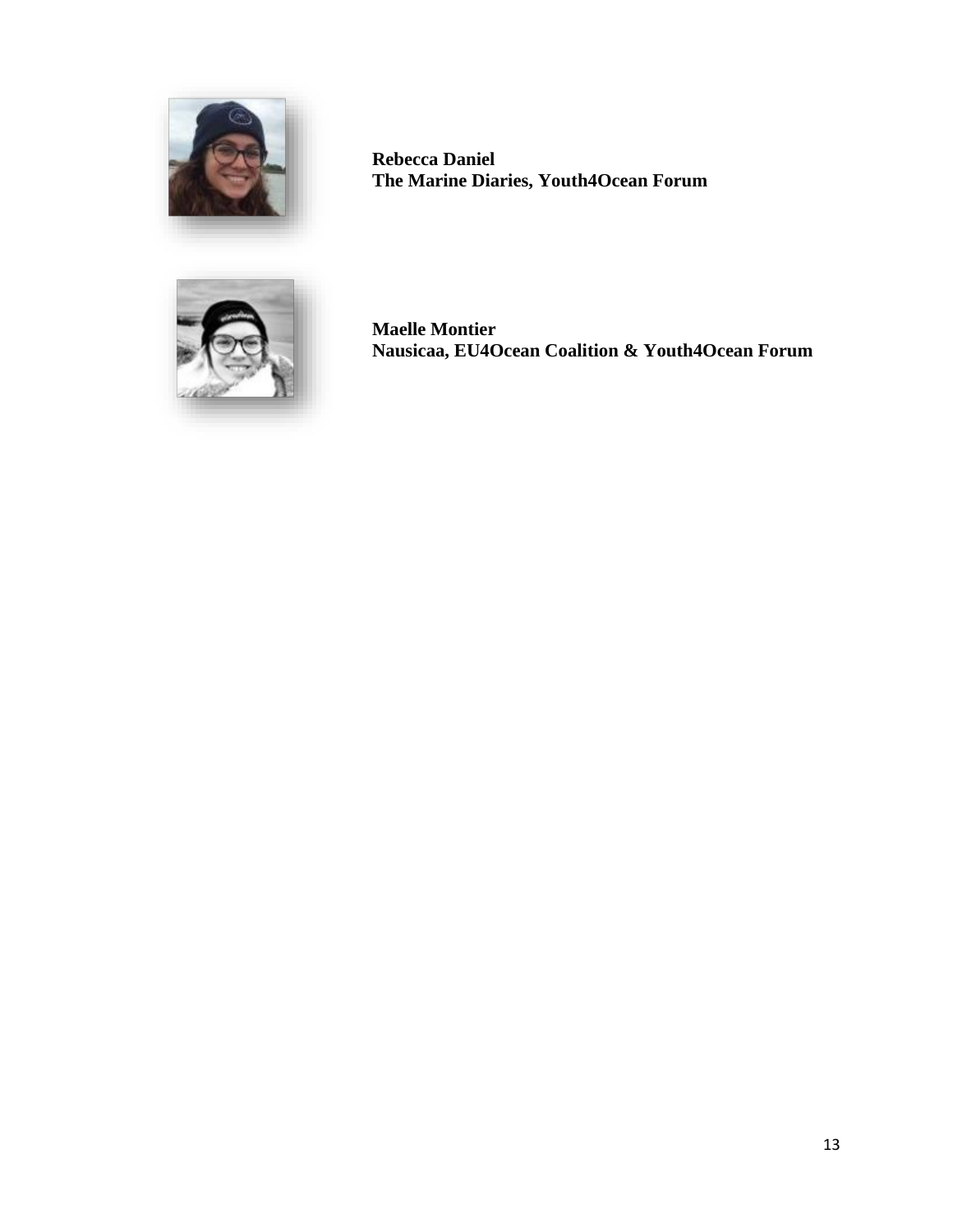**Children and young people's human rights to a healthy ocean: their importance for climate change adaptation & mitigation, November 12, 2021**

## **SPEAKERS**



**Dr. Bernadette Snow Deputy Director, One Ocean Hub, University of Strathclyde**



**Professor Elisa Morgera Director, One Ocean Hub**



**Ms. Lindy Brown Researcher, University of Plymouth**



**Ms. Soo-Young Hwang Legal officer, the United Nations Environment Programme**



**Ms. Kelsey Archer Barnhill One Ocean Hub, UK All-Atlantic Ocean Youth Ambassador, University of Edinburgh**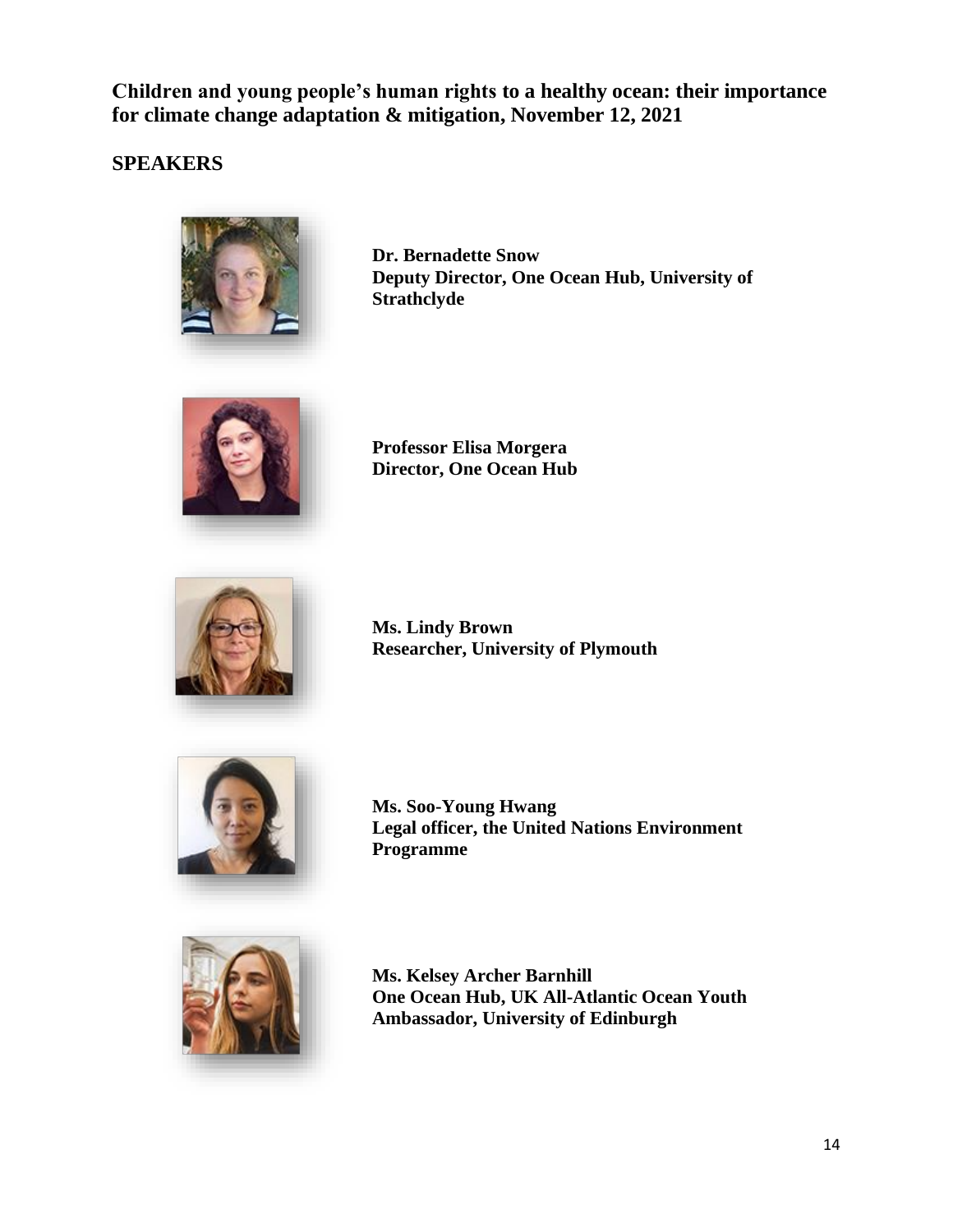

**Mr. Mark Haver Chair of Youth Policy Advisory Council Sustainable Ocean Alliance**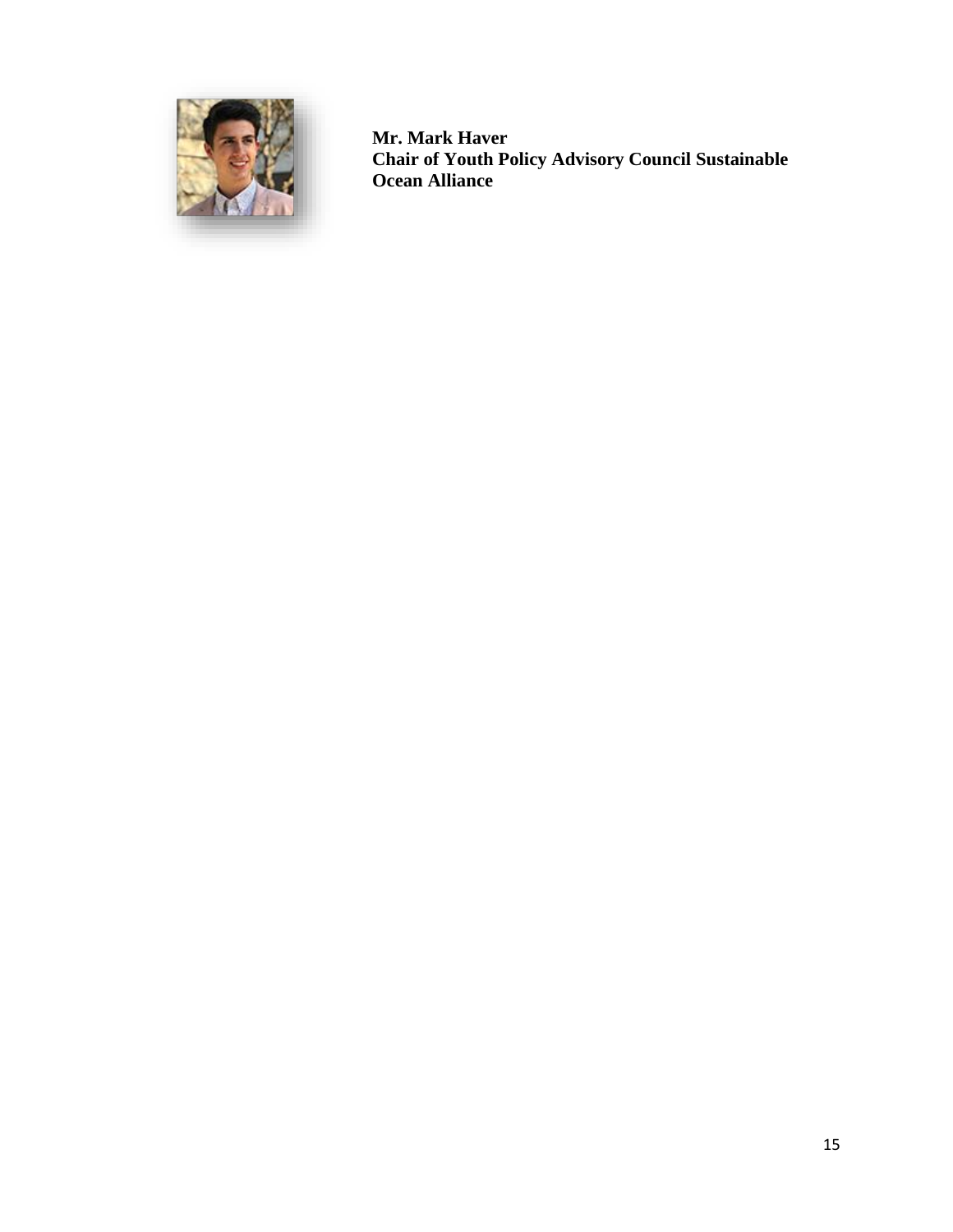**COP26 Virtual Ocean Pavilion Closing Event: Working Together For Our Incredible Blue Planet, November 12, 2021**

# **SPEAKERS**



**Dr. Hide Sakaguchi President, Ocean Policy Research Institute of the Sasakawa Peace Foundation**



**Ambassador Peter Thomson UN Secretary-General Special Envoy for the Ocean**



**Ms. Elizabeth Maruma Mrema Executive Secretary, Convention on Biological Diversity Secretariat**



**Ms. Sue Wells International Coral Reef Society (ICRS) Conservation Committee**



**Prof. Hans-O Pörtner Co-Chair, IPCC WGII**